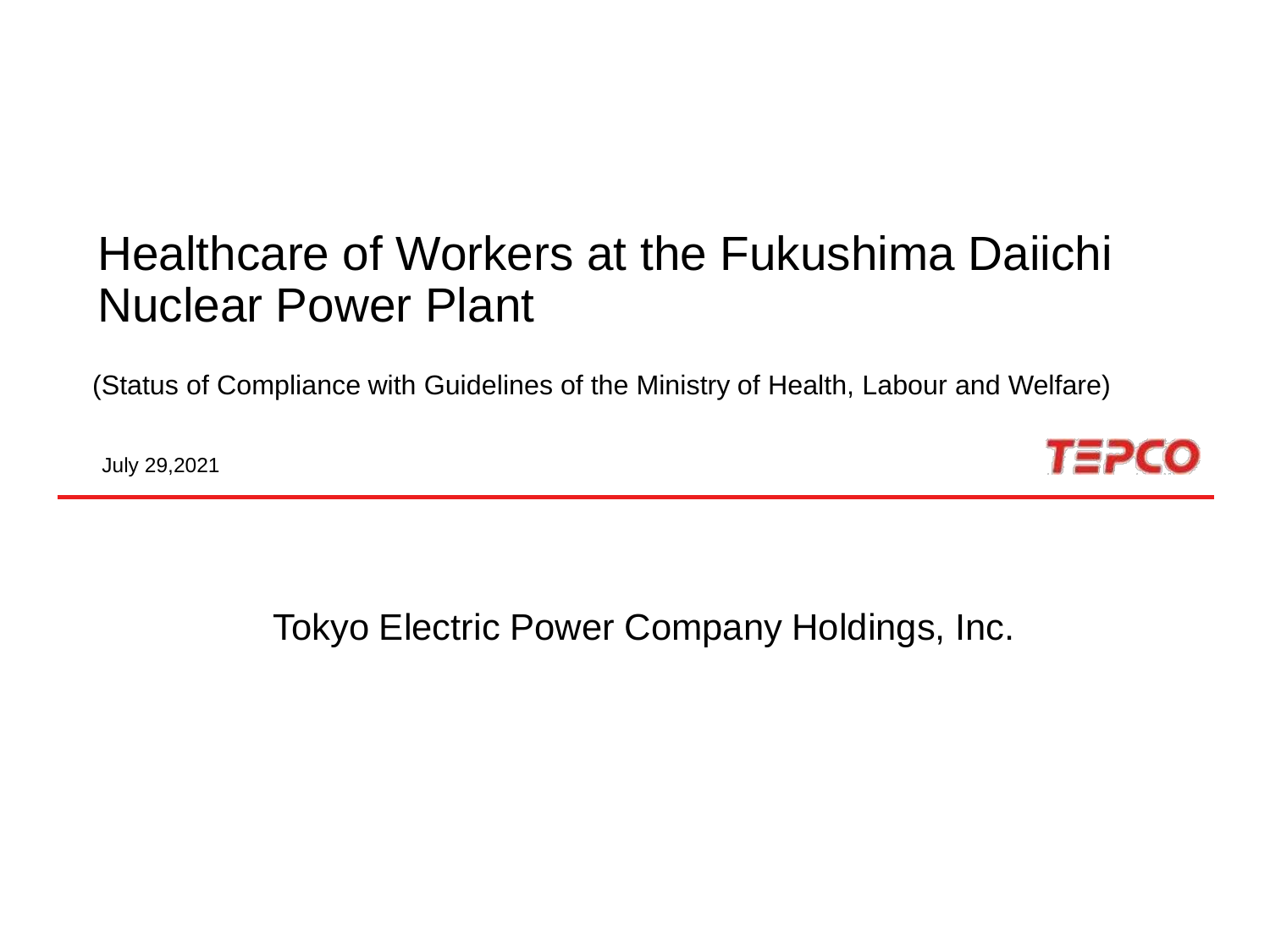

**As measures for the healthcare of the workers at the Fukushima Daiichi Nuclear Power Plant, the primary contractors and TEPCO have established and are using a system to address the following workers.**

- ・Target: Workers who have been determined through medical examinations to **"require thorough examinations," "require medical treatment," or "require continued medical treatment."** \*1
- ・Purpose: Ensuring that the above workers **have consulted a doctor and, as needed, have been subject to appropriate work-related relief measures.**
- \*1 Applicable laws and regulations require that radiation workers should receive medical examinations before they start working as radiation workers and subsequently twice a year. Each determination of the above is based on the results of these medical examinations.

#### <Background>

- As a response to the guidelines of the Ministry of Health, Labour and Welfare, we started to use the system in July/August 2016 (partially in August), with assistance from the primary contractors and using the specific goals and guidance provided by the University of Occupational and Environmental Health, Japan.
- For the time being, the status of health management will be checked based on quarterly reports from each primary contractor.
- (Starting with the 2nd quarter of FY 2016, the status of health management has been reported at meetings by the Secretariat of the Team for Countermeasures for Decommissioning and Contaminated Water Treatment.)
- **This report contains information about the health management status in the** 4**th quarter of FY 2020 covering the medical examinations for January–March) and about the follow-up statuses in the 3rd quarter and earlier.**⇒ The summary is shown on pages 2 and 3.

#### [Specific Goals]

TEPCO and the primary contractors must ensure that the workers of the relevant subcontractors:

- 1) Receive necessary medical examinations on a periodic basis;
- 2) Consult a doctor if they have been determined through a medical examination to require medical treatment or a thorough examination;
- 3) Continue to receive necessary medical treatment at least while working at the site of the Fukushima Daiichi Nuclear Power Plant if they have been determined by a doctor to require medical treatment:
- 4) Are treated according to necessary actions including appropriate work-related relief measures based on the results of periodic medical examinations; and/or
- 5) Are subject to appropriate work-related relief measures, with their implementation status being continuously checked and the measures being continuously reviewed.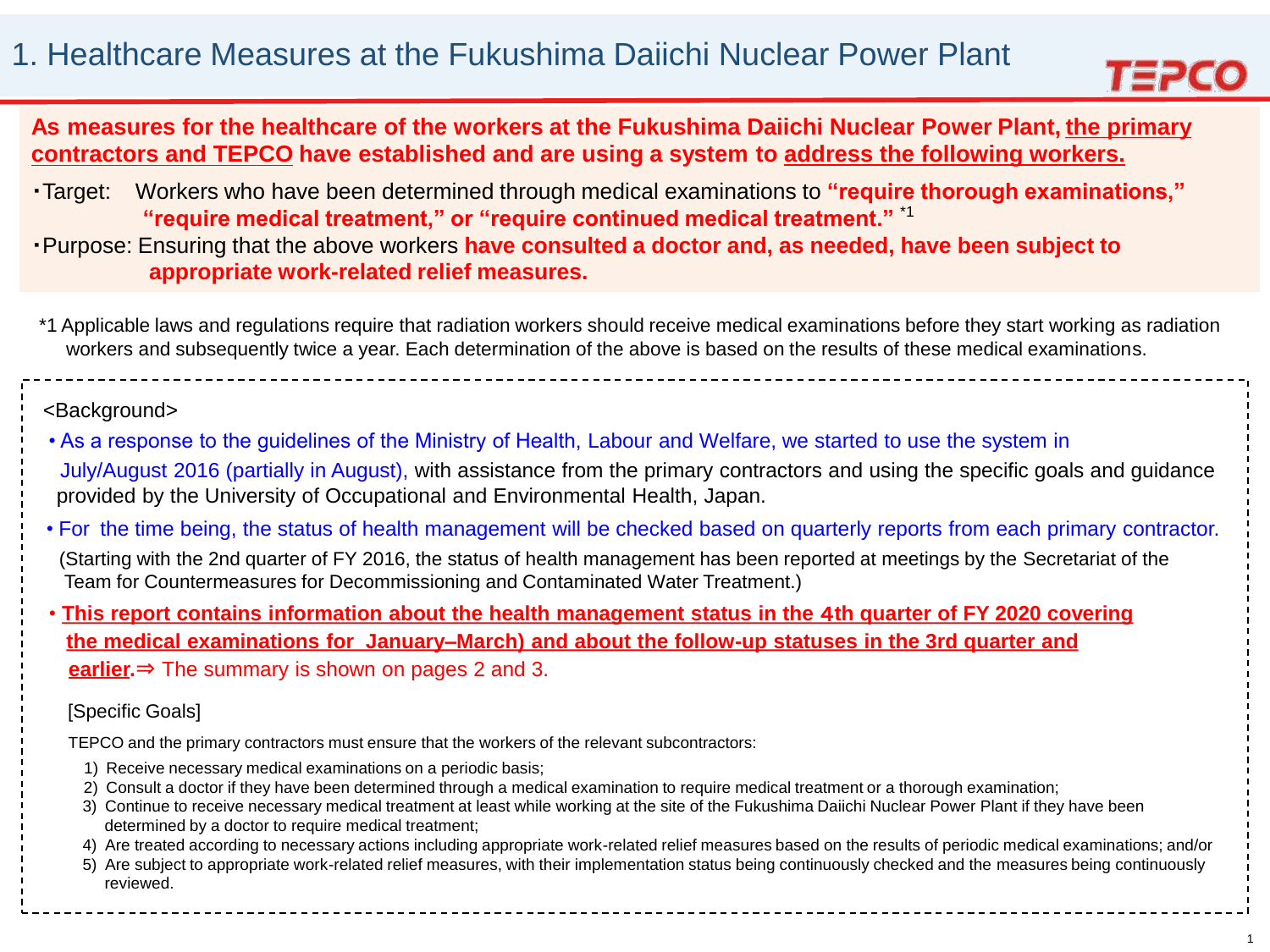#### 2. Results: Summarizing the Status of Management for Medical Examinations in the 4th Quarter of FY2020 **TEPCO**

### **Results: summarizing the status of management for medical examinations conducted in the 4th quarter (January–March)**

- **(1) The workers' reception of medical examinations and the results** [No. of offices covered: 49 (primary contractors: 47)]
	- A total of 2,776 workers received medical examinations during the period, and 240 workers (8.6% of all workers) were determined to "require thorough examinations". (751 workers (27% of all workers) were determined to "require thorough examinations," "require medical treatment," or "require continued medical treatment.")

#### **(2) Status of those determined to "require thorough examinations"**

- The reports from the primary contractors indicated that 44% of the workers had already received thorough examinations and had been subject to appropriate work-related relief measures by the companies, as needed (A); if those who were expected to be subject to appropriate measures soon (B) were included, the achievement rate was 92%.
- All contractors are appropriately implementing the guidance and management under the established system.
- 8% of the workers concerned replied that they had not received medical examinations after they had been given guidance (C). Their subsequent statuses will be checked through the next reports for the 1st quarter of FY2021.

| •Number of workers determined to "require thorough examinations":240 |     |
|----------------------------------------------------------------------|-----|
| <b>Status</b>                                                        |     |
| A (workers have received thorough exams and, as necessary, the       |     |
| companies have applied appropriate work-related relief measures to   |     |
| the workers)                                                         | 105 |
| B (Workers are undergoing examinations)                              | 116 |
| C (Workers have not yet received thorough exams after guidance)      | 19  |

determined to "require thorough examination" **8%**

Status of instructions provided to the workers



- ⇒The primary contractors are appropriately reporting the statuses, indicating that the systems built by them are effectively functioning, and are even able to identify how the workers are addressed by the relevant subcontractors.
- Note:The numbers of workers indicated are simple sums of those reported from each company. Some workers may have been counted more than once if they were relocated or if the system counted workers on a per medical examination category. The same applies to the figures on the next page.